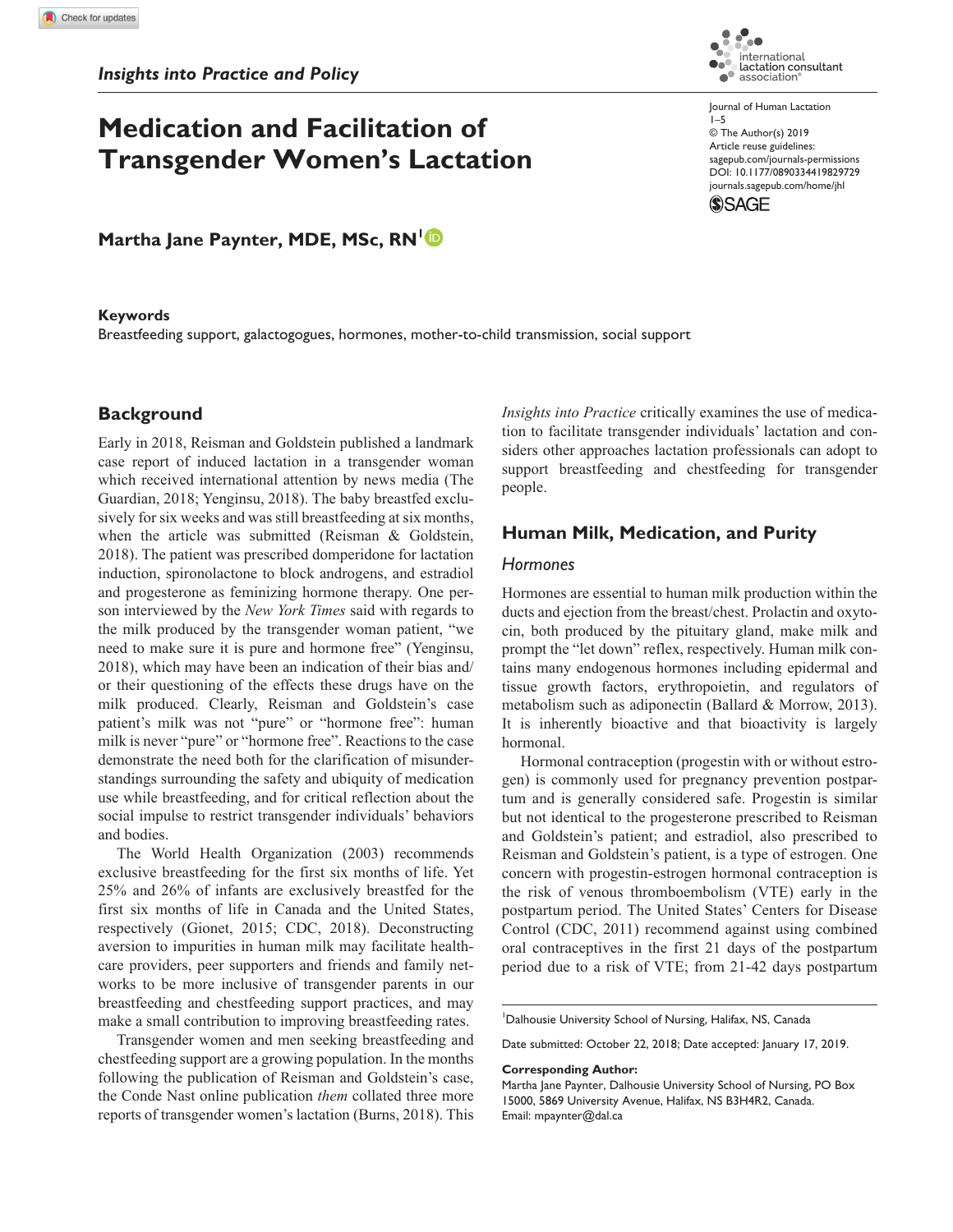use is only recommended in patients without VTE risk factors; and after 42 days postpartum they are recommended without restrictions. These recommendations do not account for risks to breastfeeding/chestfeeding outcomes, or risks to the infant.

The Academy of Breastfeeding Medicine's 2015 *Clinical Protocol on Contraception and Breastfeeding* warned against use of combined oral contraceptives due to the potential negative impact on milk supply (Berens & Labbok, 2015). However, both Tepper et al. (2016) and Phillips et al. (2016) conducted systematic reviews of impacts of use of combined oral contraceptives and of progestin-only contraceptive options by lactating people, respectively. The authors found no negative effects on infant health, growth, or development, or on breastfeeding outcomes, including milk supply. The authors noted that studies on this topic are of poor to fair quality, making it difficult to determine the effects. Within the heteronormative framework of birth, an estimated 85% of women use a postpartum contraceptive method, of which oral hormonal contraceptives are the most commonly reported choice (Zapata et al., 2015). Hormonal contraceptives are used extensively by breastfeeding parents. The use of hormonal contraceptives by transgender breastfeeding/chestfeeding parents should not be stigmatized.

### *Pharmaceuticals*

In general, most pharmaceutical medications are compatible with breastfeeding (Hotham & Hotham, 2015). Saha, Ryan, and Amir (2015) systematically reviewed the evidence of postpartum medication use and found rates varied from 34-100% among included study participants. Noting the limitations of their review due to study heterogeneity and lack of standard medication reporting systems, they concluded that few studies demonstrated any impact of medication use on lactation initiation or duration (Saha, Ryan & Amir, 2015). Lack of understanding of the low risk presented by most medication use while breastfeeding may contribute to low rates of breastfeeding (Hotham & Hotham, 2015).

Breastfeeding/chestfeeding parents of all genders may erroneously receive clinical guidance to stop breastfeeding/ chestfeeding while taking common medications used for surgical procedures, viral and bacterial infections, pain, and chronic illness, because of a lack of appreciation of the harm of breastfeeding interruption or cessation. Most medications do transfer into milk; however, they appear in trace amounts and are unlikely to cause adverse effects in children. There are only a small number of highly toxic medications that are harmful to the infant even in small doses (e.g. antineoplastics). The adverse effects of consumption of trace transferred medication must be assessed against the

# **Key Messages**

- Responding to a recently published case study, in this *Insights into Practice* the author examines evidence for the use of medications including estrogen, domperidone and spironolactone as part of breastfeeding support for transgender women.
- Marginalized populations including transgender people should receive priority access to lactation consultants, peer support groups, equipment, and medical support for lactation.
- Health care providers must bring open-mindedness, curiosity, compassion, and creativity to practice lactation support for transgendered people.

risks of formula-feeding (INFACT Canada, 2006), shortterm risks of abrupt breastfeeding interruption/cessation (e.g. engorgement, mastitis, further medication and/or surgery) and long-term risks of not breastfeeding (e.g. elevated risk of chronic disease and cancer). For example, it is now widely accepted that breastfeeding is recommended among parents in pharmacological opioid replacement treatment programs, as trace opioid medication transfer is less harmful to infants than the alternative of formula (Reece-Stremtan & Marinelli, 2015). The potential risks to a child of pharmaceutical transmission through human milk provided by a transgender woman using pharmacological support for gender confirmation, and to induce lactation, must be weighed against the harms of formula feeding.

#### *Domperidone*

Reisman and Goldstein's (2018) case patient used domperidone to induce lactation. In Canada, oral domperidone is commonly used off-label by cisgender women to induce lactation. In fact, Reisman and Goldstein's patient procured domperidone from Canada (Reisman & Goldstein, 2018). In several countries in Europe, domperidone is available over the counter (Newman & Pitman, 2014). However, it is unavailable in the US due to Food and Drug Administration (FDA) concerns about cardiac side effects observed in a few older and sick patients who were receiving much higher doses intravenously for other indications (Newman, 2017). Unlike metoclopramide, a treatment for gastroesophageal reflux that also induces lactation and is available in the US (FDA, 2017), domperidone does not cross the blood-brain barrier (Newman & Pitman, 2014). Noting the limitations in the sample sizes of included studies, Paul et al. (2015) and Zuppa et al. (2010) both reviewed the literature on the harms and benefits of domperidone, and found it to be effective in increasing milk supply with no adverse effects for infants.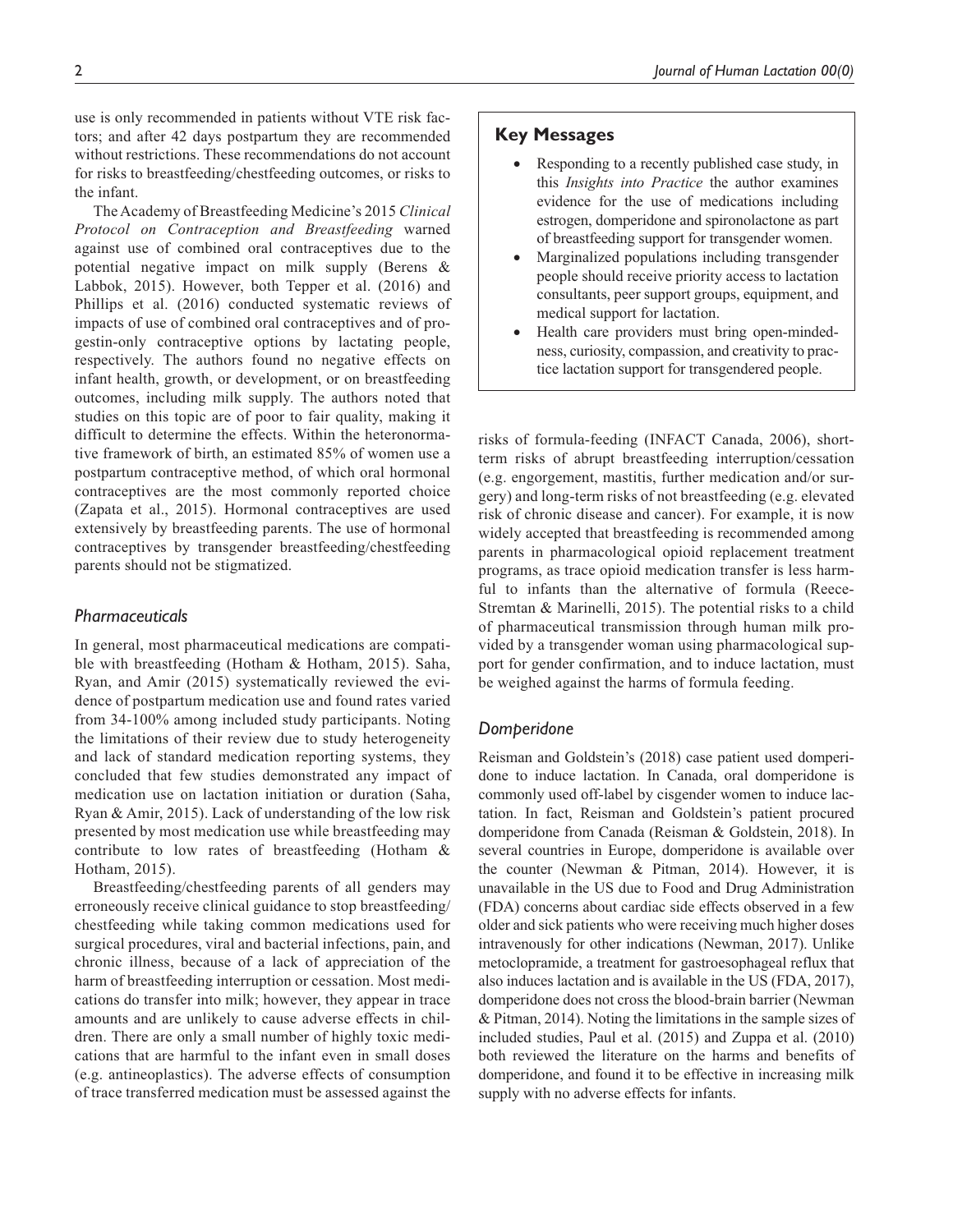# *Spironolactone*

Reisman and Goldstein's (2018) case patient was prescribed spironolactone as an aldosterone blocker to reduce masculine characteristics. A Cochrane review found spironolactone to be an effective treatment for cisgender women to treat hirsutism (Brown et al., 2009). The Drugs and Lactation Database (2017) reports spironolactone is acceptable for use while breastfeeding ([https://www.ncbi.nlm.nih.gov/books/](https://www.ncbi.nlm.nih.gov/books/NBK501922/) [NBK501922/\)](https://www.ncbi.nlm.nih.gov/books/NBK501922/). Hale and Rowe (2014) categorize spironolactone as "probably compatible" with breastfeeding and determined infant doses as too low to be clinically relevant. Future research must evaluate medications that are currently being used off-label for and in lactation to clearly demonstrate their usefulness and safety in supporting transgender individuals' lactation goals.

# **Breastfeeding/Chestfeeding Support for Transgender Families**

#### *Stigma*

Essentializing language about breastfeeding/chestfeeding, for example describing it as "natural" or "pure", results in the stigmatization of people who experience challenges with lactation, regardless of gender identity. There is ample evidence that breastfeeding/chestfeeding success involves overcoming common challenges. These challenges are amplified for groups of people facing systemic barriers to accessing lactation. People of color (Jones et al., 2015), parents with disabilities (Powell, Mitra & Smeltzer, 2018) and chronic illnesses (Schaefer, 2004), LGBTQAI+ families (Farrow, 2014), and adoptive families (Gribble, 2006) face significant hurdles to breastfeeding success. These families may experience particularly significant benefits from the breastfeeding/ chestfeeding relationship and its health-promoting effects. Marginalized populations should receive priority access to lactation consultants, peer support groups, equipment, and medical support for lactation.

One news media critique of Reisman and Goldstein's (2018) suggested that because the human milk the case patient produced had not been "assessed", we cannot conclude it is of adequate quality to recommend transgender women breastfeed/chestfeed (Hamzelou, 2018). An author for a bioethics think tank, Steinbock (2018), argued it is unethical to "experiment" on the infants of transgender women by supporting their breastfeeding/chestfeeding without knowing the impact of their drug regimens on the milk. While human milk scientists make extraordinary discoveries every year, there is a need to resist over-medicalization and scrutiny of the human milk produced by an individual transgender person or cisgender woman whose infant shows all signs of health. Human milk varies widely in its composition throughout the day, between different lactating people, and depending on children's needs as they grow. Reisman and Goldstein's (2018) case patient's milk would have been similarly variable. She was unable to produce adequate volumes for long-term exclusive lactation and she supplemented with formula (Reisman & Goldstein, 2018). Many lactating mothers follow this same path. While it is important to be sensitive and responsive to a transgender woman's unique needs, it is also important not to pathologize unnecessarily or misuse clinical interest in milk quality to justify transphobia.

A recent study found a quarter of transgender people in Ontario, Canada, identified as parents (Pyne, Bauer & Bradley, 2015, p.112). Transgender people face stigma and barriers in parenting services, schools, recreation facilities, adoption services, reproductive health and fertility services, and bias in family court proceedings (Pyne, Bauer & Bradley, 2015). Rather than stress skepticism about the quality of a transgender mother's milk, healthcare providers must be concerned about how stigma and exclusion of transgender parents from social and health services for families, such as breastfeeding/chestfeeding resources, may negatively impact children. Research about the attitudes and behaviours of healthcare professionals caring for children of LGBTQ+ parents suggests that homophobia, transphobia and ignorance remain considerable barriers to care (Bennett et al., 2017; Chapman et al., 2012).

#### *Support*

The need for breastfeeding/chestfeeding support for transgender parents is not small or minor; approximately one in every 200 people identify as transgender (Scheim & Bauer, 2015). It is important to understand transgender identity may not be binary, pharmaceutically supported, or involve surgery. Transgender identification is expansive and inclusive.

All families deserve support to meet their breastfeeding/ chestfeeding goals. Breastfeeding and human milk promote infant immune, gastrointestinal, and metabolic health, and cognitive and emotional development. It is known that breastfeeding can improve cisgender maternal health by decreasing risks of cancer, diabetes, and excess weight (Dieterich et al., 2013; Stuebe, 2009) and can also decrease the risk of peripartum depression. It is imperative for public health that healthcare providers address barriers to breastfeeding/chestfeeding. Expanding knowledge and abilities to support lactation for transgender people demonstrates clinical progress towards equity.

Healthcare providers must be aware that lactation is possible after chest masculinization (Macdonald et al., 2016). However, surgery will influence breastfeeding/ chestfeeding experience by altering physical capacity for milk production. The amount of functional tissue that remains after chest masculinization and the success of free nipple grafting will vary between patients and are likely to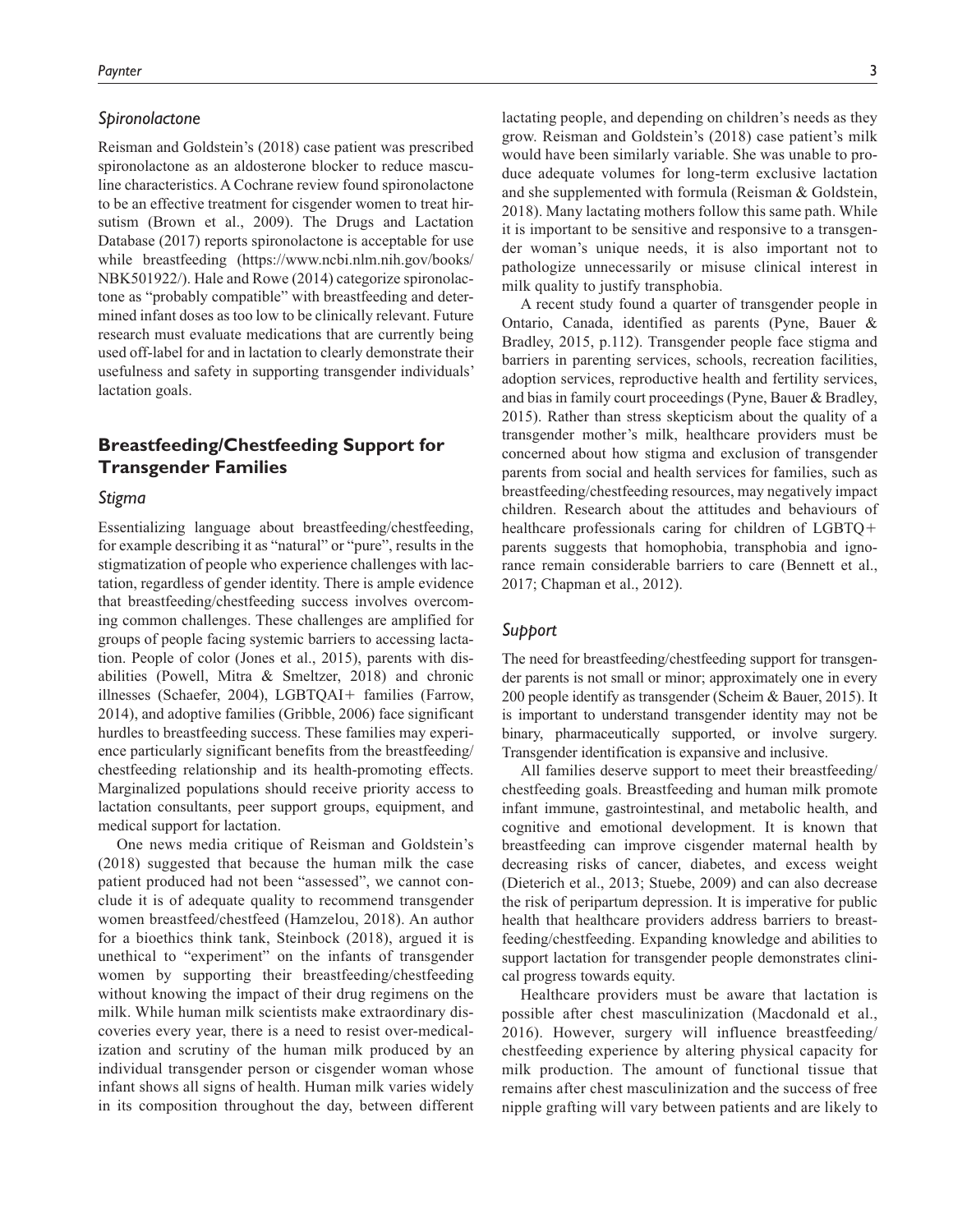affect milk production and transfer. As understanding of techniques and outcomes of chest masculinization continues to improve (Wilson et al., 2018), influences on lactation will be an important outcome to consider and to include in patient education and consent. Wolfe-Roubatis and Spatz (2015) wrote that nurses need to expand their knowledge and cultivate openness to provide optimal support to transgender men for breastfeeding/chestfeeding; this extends to all healthcare providers, peer support, and family and friend networks.

# **Conclusion**

Lee (2018) wrote, "Although lactation operates as a cultural signifier of both sexual difference and maternity, then, strictly speaking it is not necessarily tied to either" (p. 78). Indeed, as she described, grandmothers, adoptive parents, transgender people, and men can all be supported to lactate (Lee, 2018). Human milk is a smart and forgiving food, the mammary glands are exceptional filters, and breastfeeding/ chestfeeding promotes emotional connection in a way consuming no other nutrient can. While more research should be welcomed, remaining questions about the use of domperidone, spironolactone, estrogen, and progesterone in lactation should not be presented as impediments to extending breastfeeding/chestfeeding support to transgender and non-binary people. Medication is one clinical tool that can be used to advance breastfeeding/chestfeeding among transgender people, to increase infant access to human milk, and to improve infant and parent health through participation in breastfeeding/chestfeeding. More broadly, healthcare providers must bring open-mindedness, curiosity, compassion, and creativity to their practice to enrich lactation support for transgendered people.

#### **Declaration of Conflicting Interests**

The author(s) declared no potential conflicts of interest with respect to the research, authorship, and/or publication of this article.

#### **Funding**

The author(s) disclosed receipt of the following financial support for the research, authorship, and/or publication of this article: The author is a doctoral candidate, supported by a Canadian Institutes of Health Research Banting-Best Doctoral Scholarship, the Killam pre-doctoral scholarship, the Nova Scotia Research and Innovation Graduate Scholarship, the Maritime SPOR (Strategy for Patient-Oriented Research) Support Unit Doctoral Scholarship, the Canadian Nurses Foundation Dorothy Kergin Award, the IWK Health Centre Ruby Blois Scholarship and IWK Graduate Studentship, the BRIC Award and the Nova Scotia Health Research Foundation Scotia Scholars Award.

# **ORCID iD**

Martha Jane Paynter **D** <https://orcid.org/0000-0002-4194-8776>

#### **References**

- Ballard, O., & Morrow, A.L. (2013). Human milk composition: Nutrients and bioactive factors. *The Pediatric Clinics of North America*, *60*(1), 49-74. doi: 10.1016/j.pcl.2012.10.002
- Bennett, E., Berry, K., Emeto, T., Burmeister, O., Young, J., & Shields, L. (2017). Attitudes to lesbian, gay, bisexual and transgender parents seeking health care for their children in two early parenting services in Australia. *Journal of Clinical Nursing, 26*(7-8), 1021-1030.
- Berens, P., & Labbok, M. (2015). ABM clinical protocol #13: Contraception during breastfeeding, Revised 2015. *Breastfeeding Medicine*, *10*(1), 3-12. doi: 10.1089/bfm.2015.9999
- Brown, J., Farquhar, C., Lee, O., Toomath, R., & Jepson, R. (2009). Spironolactone versus placebo or in combination with steroids for hirsutism and/or acne. *The Cochrane Database of Systematic Reviews*, (2), CD000194. doi: 10.1002/14651858. CD000194.pub2.
- Burns, K. (2018). Yes, transwomen can breastfeed –here's how. *them*, May 8. Retrieved from: [https://www.them.us/story/trans](https://www.them.us/story/trans-women-breastfeed) [-women-breastfeed](https://www.them.us/story/trans-women-breastfeed)
- Centers for Disease Control (CDC). (2018). Breastfeeding report card. *Centers for Disease Control*. Retrieved from: [https://](https://www.cdc.gov/breastfeeding/data/reportcard.htm) [www.cdc.gov/breastfeeding/data/reportcard.htm](https://www.cdc.gov/breastfeeding/data/reportcard.htm)
- Centers for Disease Control (CDC). (2011). Update to CDC's U.S. medical eligibility criteria for contraceptive use, 2010: Revised recommendations for the use of contraceptive methods during the postpartum period. *Morbidity and Mortality Weekly Report*, 60(26), 878-883. Retrieved from: [https://www.cdc.gov/mmwr](https://www.cdc.gov/mmwr/preview/mmwrhtml/mm6026a3.htm) [/preview/mmwrhtml/mm6026a3.htm](https://www.cdc.gov/mmwr/preview/mmwrhtml/mm6026a3.htm)
- Chapman, R., Wardrop, J., Freeman, P., Zappia, T., Watkins, R., & Shields, L. (2012). A descriptive study of the experiences of lesbian, gay and transgender parents accessing health services for their children. *Journal of Clinical Nursing, 21(7-8)*, 1128-1135.
- Dieterich, C., Felice, J., O'Sullivan, E., & Rasmussen, K. (2013). Breastfeeding and health outcomes for the mother-infant dyad. *The Pediatric Clinics of North America*, *60*(1), 31-48. [https://doi](https://doi.org/10.1016/j.pcl.2012.09.010) [.org/10.1016/j.pcl.2012.09.010](https://doi.org/10.1016/j.pcl.2012.09.010)
- Drugs and Lactation Database. (2017). Spironolactone. Drugs and Lactation Database. *Retrieved from:* [https://www.ncbi.nlm.nih](https://www.ncbi.nlm.nih.gov/books/NBK501101/) [.gov/books/NBK501101/](https://www.ncbi.nlm.nih.gov/books/NBK501101/)
- Farrow, A. (2015). Lactation Support and the LGBTQI Community. *Journal of Human Lactation*, 31(1), 26-28. [https://doi.org/10](https://doi.org/10.1177/0890334414554928) [.1177/0890334414554928](https://doi.org/10.1177/0890334414554928)
- Farrow, A., Pérez-Escamilla, R., & Sellen, D. (2015). Lactation support and the LGBTQI community. *Journal of Human Lactation*, *31*(1), 26-28. <https://doi.org/10.1177/0890334414554928>
- Food and Drug Administration (FDA). (2017). *Reglan (metoclopramide)*. Retrieved from: [https://www.accessdata.fda.gov](https://www.accessdata.fda.gov/drugsatfda_docs/label/2017/017854s062lbl.pdf) [/drugsatfda\\_docs/label/2017/017854s062lbl.pdf](https://www.accessdata.fda.gov/drugsatfda_docs/label/2017/017854s062lbl.pdf)
- Gionet, L. (2015). Breastfeeding trends in Canada. *Statistics Canada*. Retrieved from: [https://www150.statcan.gc.ca/n1](https://www150.statcan.gc.ca/n1/pub/82-624-x/2013001/article/11879-eng.htm) [/pub/82-624-x/2013001/article/11879-eng.htm](https://www150.statcan.gc.ca/n1/pub/82-624-x/2013001/article/11879-eng.htm)
- Gribble, K. (2006). Mental health, attachment and breastfeeding: Implications for adopted children and their mothers. *International Breastfeeding Journal*. doi: 10.1186/1746-4358-1-5
- Hale, T., & Rowe, H.E. (2014). *Medications and mother's milk: A manual of lactation pharmacology*. 16<sup>th</sup> edition. Plano, TX: Hale Publishing.